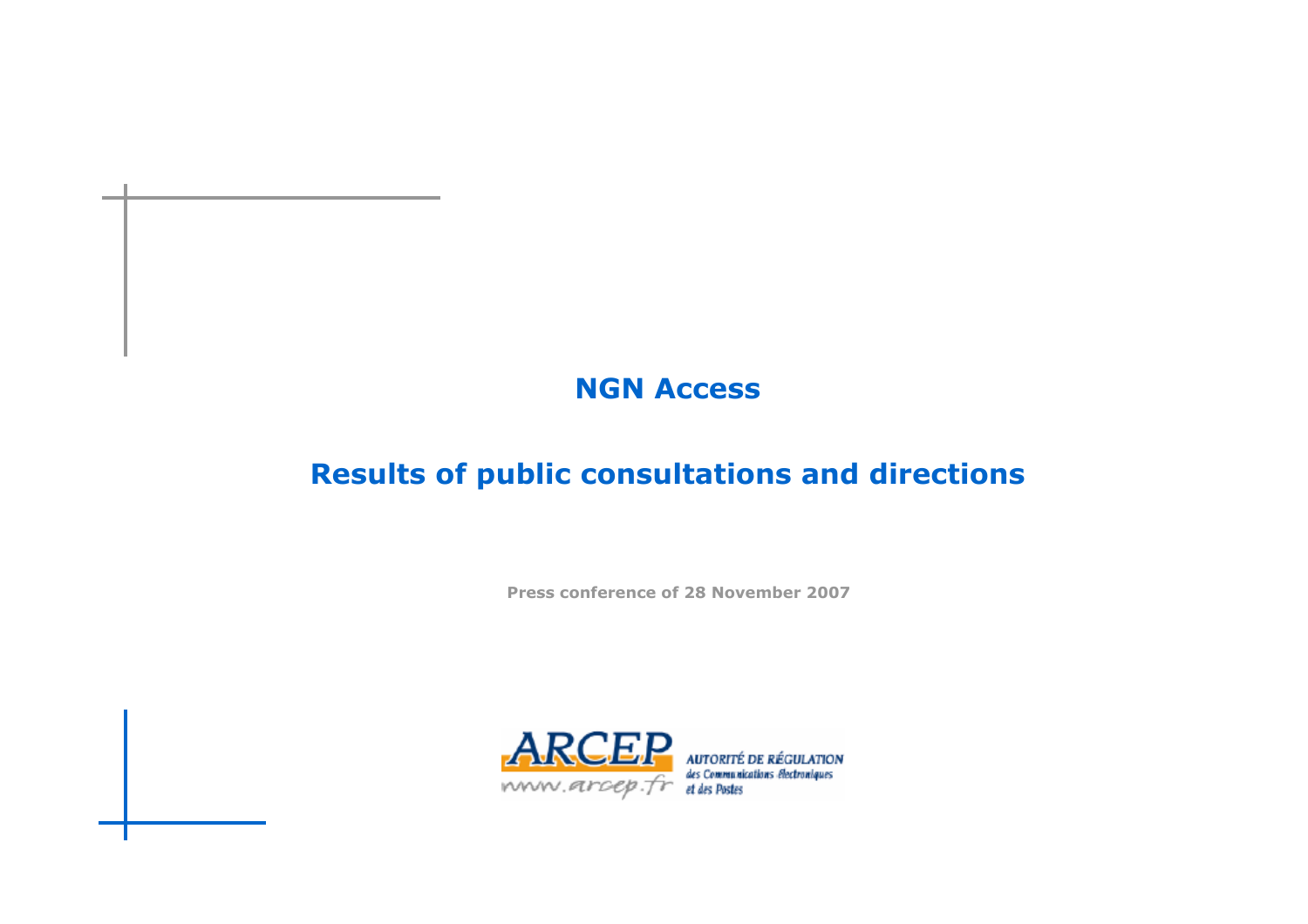Sharing of the last part

Access to civil engineering

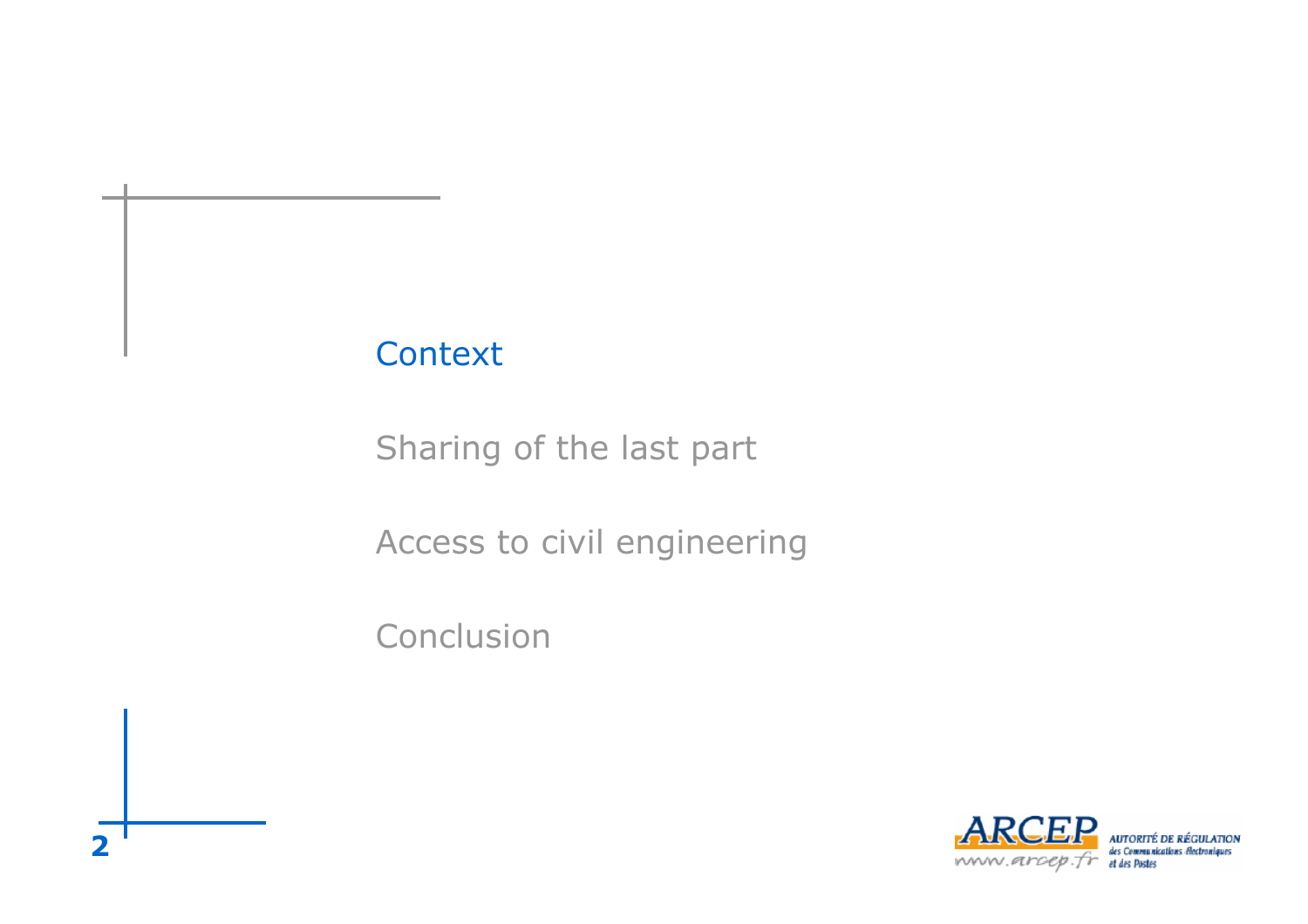#### The regulation of broadband has encouraged investment by all operators

- • Competition through infrastructures is the main impetus behind the development of broadband:
	- – the geographic extension of local loop unbundling has encouraged France Telecom to equip all of its MDF (Metallic Distribution Frames) for ADSL
	- France has joined European leaders in terms of penetration…
	- …and is in first place for "triple play"
- • Regulation has made this increase in investments possible
	- – local loop unbundling gives operators technical and economic control
	- –"bitstream" serves as a geographic complement
- • Municipal intervention assists this dynamic in low density regions



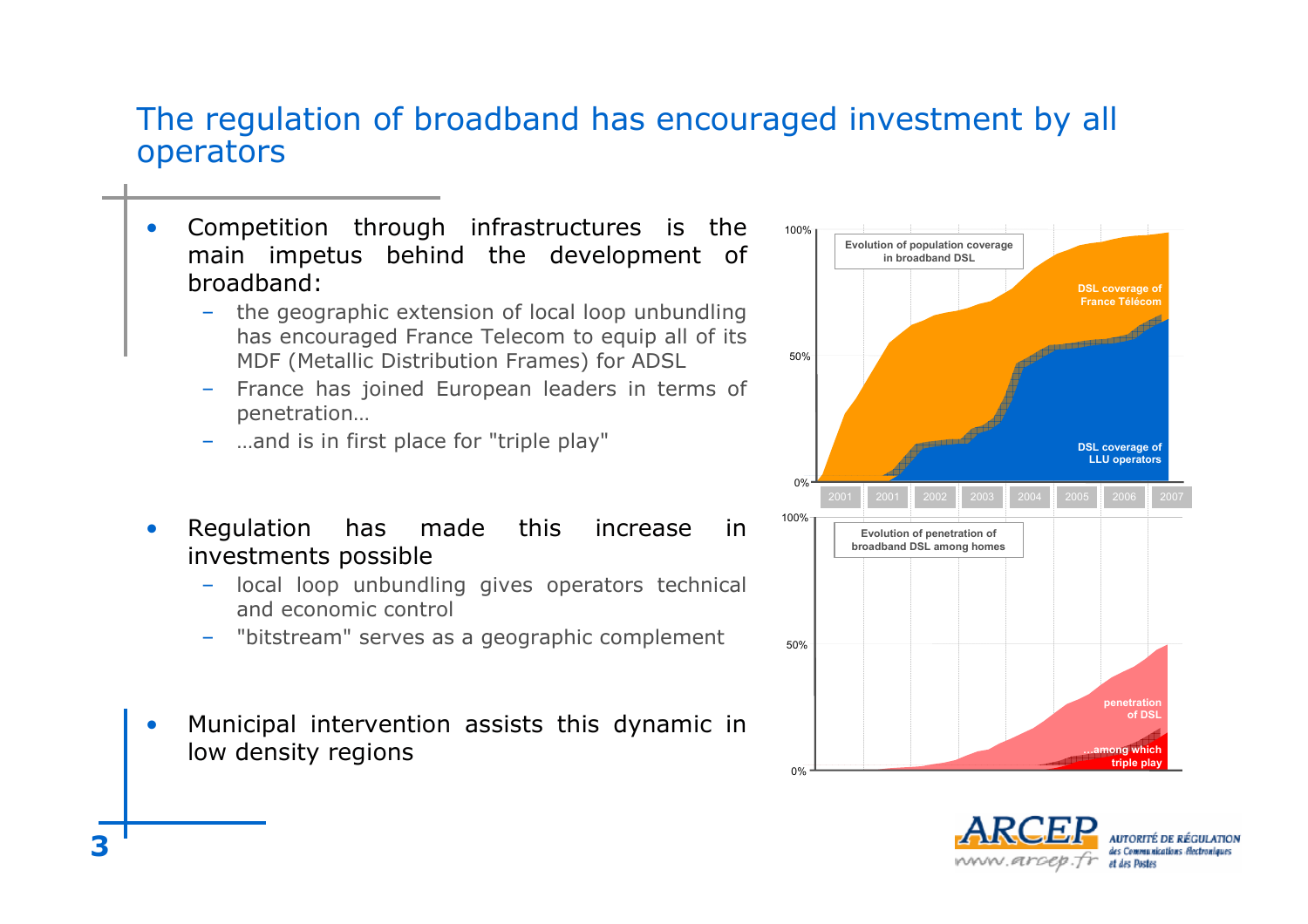## Very high bandwidth opens <sup>a</sup> new investment cycle

- • Very high bandwidth is an inescapable technological evolution in the medium term
	- to meet growing demand for content
	- to assist the concomitant rise in speeds
- • Major players have announced fibre deployments
	- with respect to other European countries, the challenge here is to bring the fibre as close to the subscriber as possible (right to the base of the house or building)
- • Investments are significant and will need to be spread over several years
	- several hundred euros per connectable home
	- at <sup>a</sup> rate of one to two million homes per year
- •• The concern is to ensure that this investment is borne by all operators as much as possible



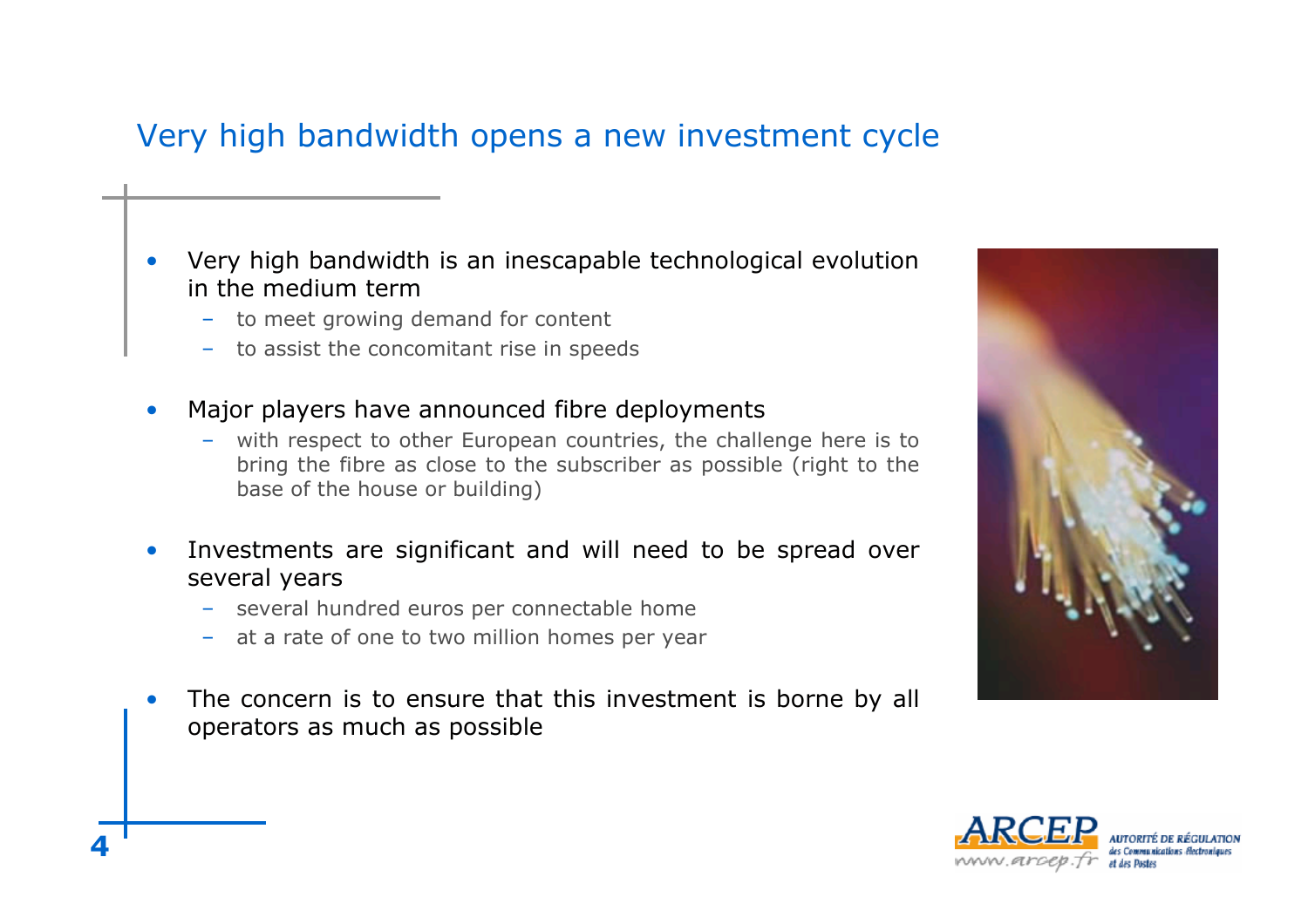# Sharing of the last part

Access to civil engineering

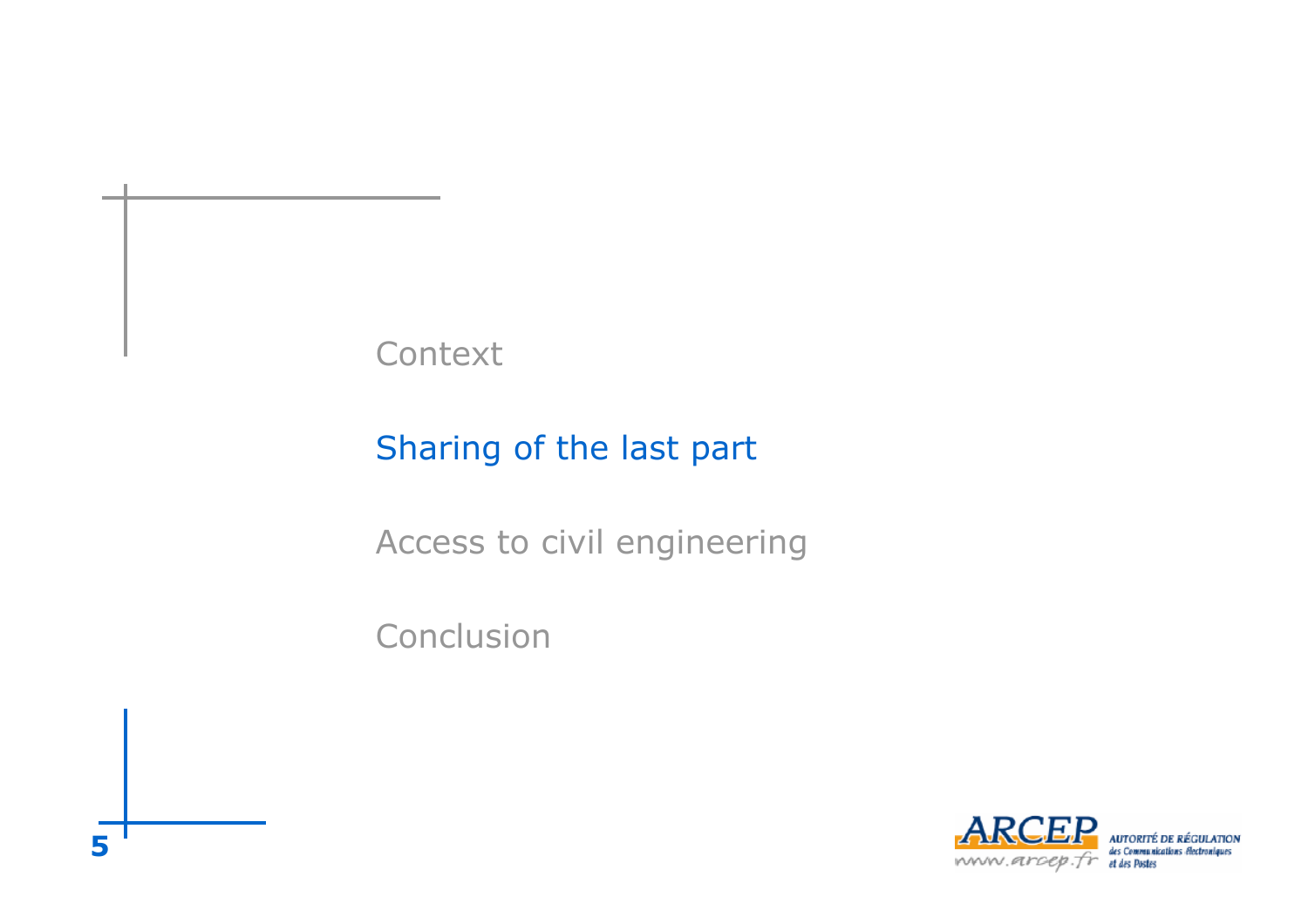## For all players, access to buildings is the main problem

- •Fibre deployment to the home means that private properties have to be equipped
- • Operators are prepared to bear the cost of this installation in the centres of major cities
- • However, condominium owners, landlords and building managers fear that monopolies will be created by building or neighbourhood
	- they want to limit the number of agents in common areas…
	- …but want to be able to choose their operator, without having to move house
- $\bullet$  So, sharing among operators is necessary
	- – the first operator installs the fibre in the building then gives other operators access to its network
- •• In practice, operators have not yet applied sharing

**sharing among operators**



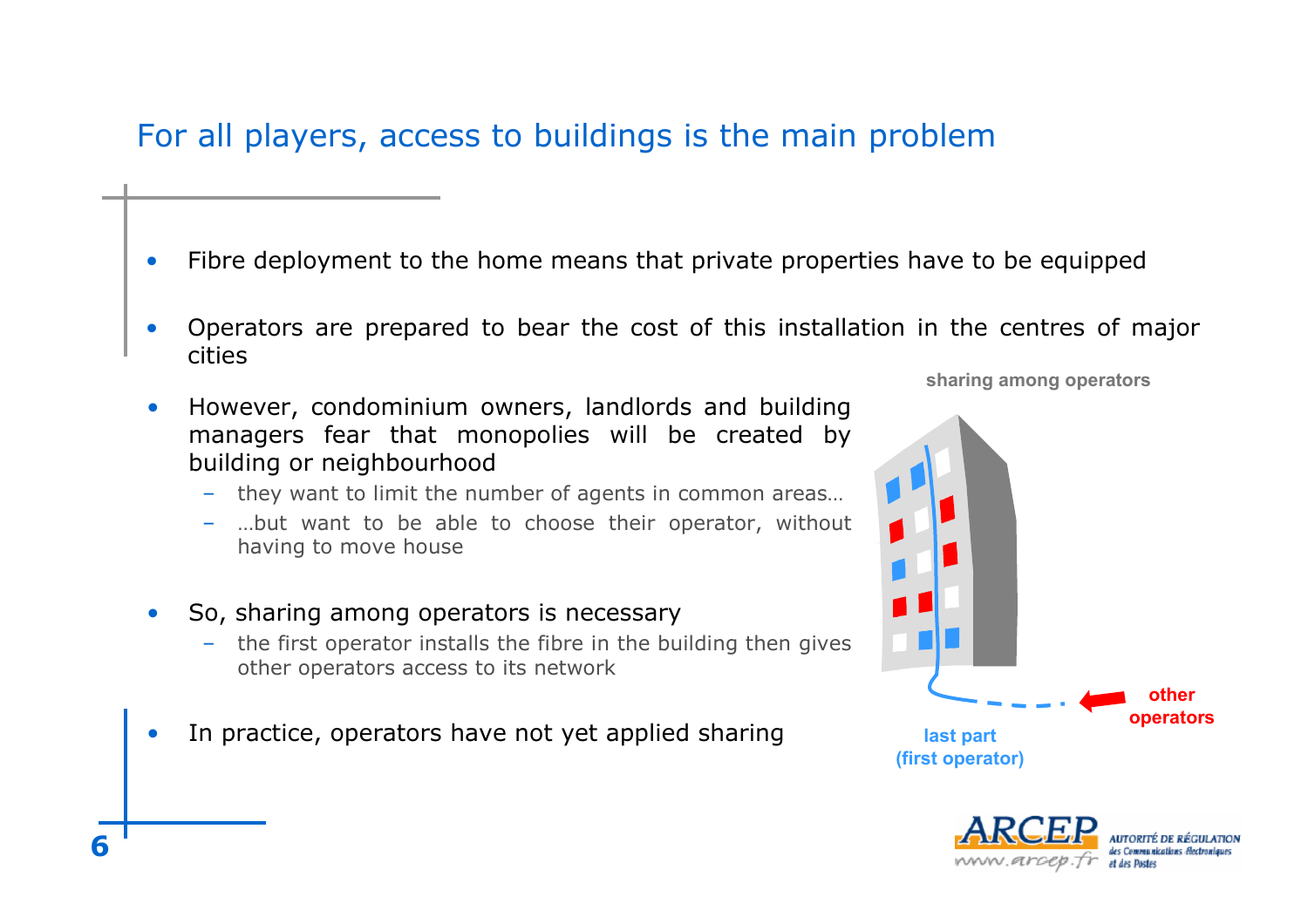## Legislative measures are needed

#### •The current framework doesn't include sharing

- Condominium owners and landlords can demand it from the operators contacting them…
- …but it is often difficult to establish the means or verify its application
- • Regulation appears to be <sup>a</sup> relevant tool, which the law could assign to ARCEP
	- require operators to share the last part of their fibre network
	- make ARCEP responsible for defining clear means of sharing and guarantee operators respect them
	- this would be like extending "symmetrical" regulation (obligations applicable to all operators), which is currently limited to interconnection
- • A balance needs to be found between operators' rights and obligations, so that fibre deployment in buildings can be simplified
	- "antenna rights" could be extended to fibre
	- in new buildings, pre-equipment standards will have to be changed in the medium term

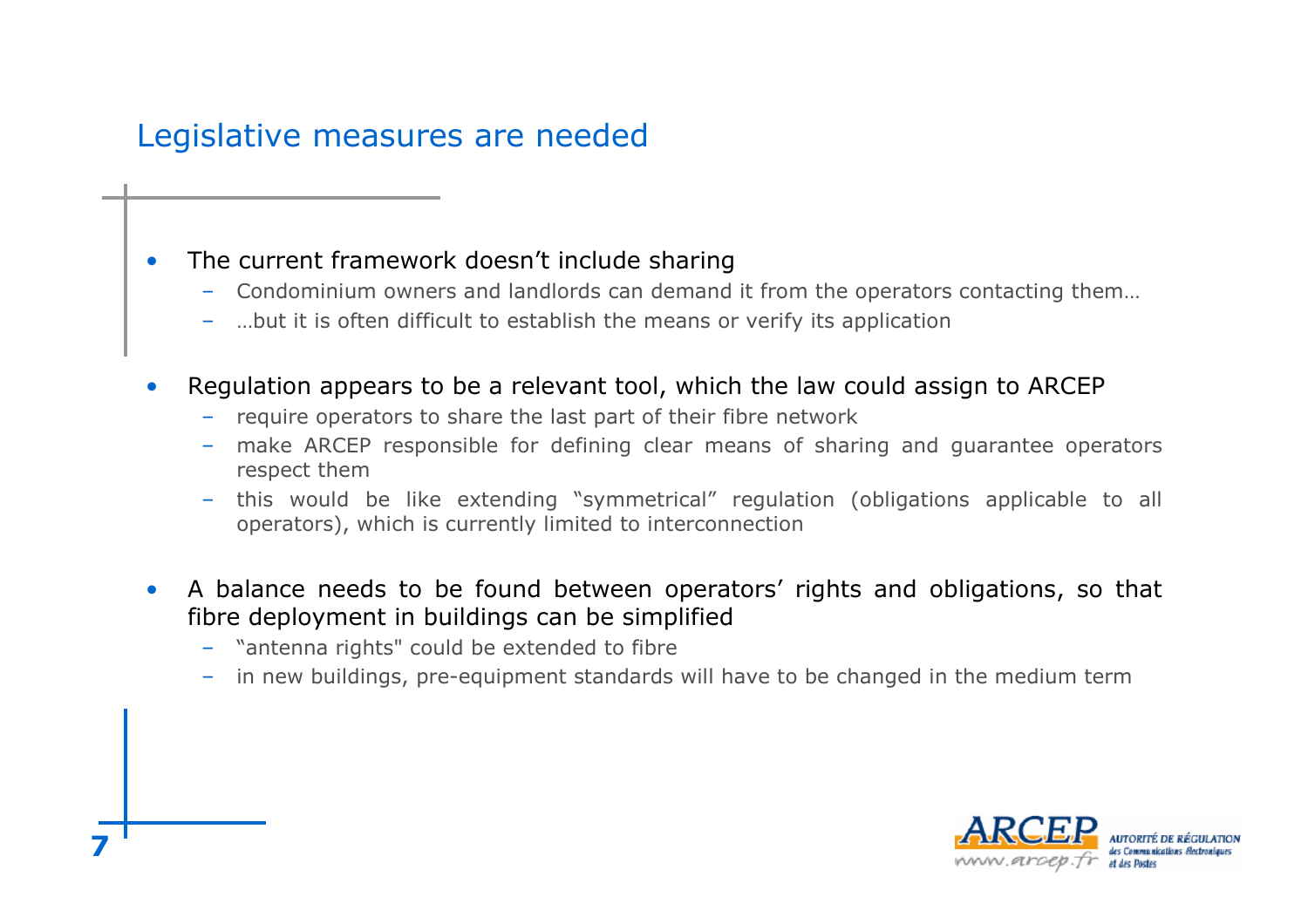#### Means of sharing must encourage competition through infrastructures while answering short-term concerns

•The base-of-building sharing option appears necessary…

- – target option of competition through infrastructures on the horizontal part and sharing inside buildings
- complementing access to civil engineering
- •…but alone is not sufficient in the start-up phase
	- –probable differences among operators in their deployment plans
	- – uncertainties concerning the timetable and access possibilities to France Telecom's civil engineering

**local**

**monopolies sharing target sharing necessary at start-up**

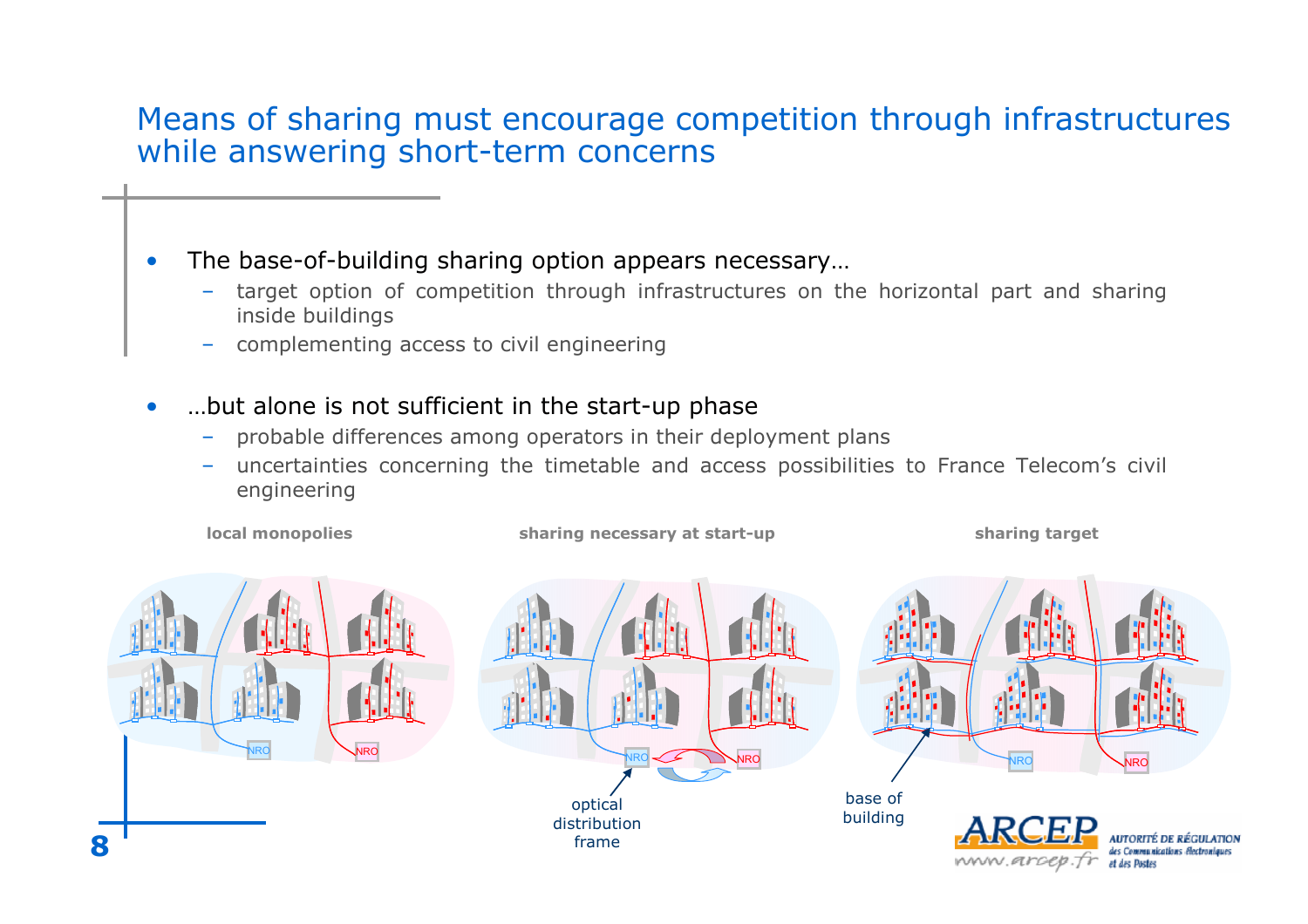## ARCEP is initiating technical work with operators

#### •Operators will have to allow sharing:

- for the long term, at the base of building
- temporarily, at the optical distribution frame
	- to limit the risk of local monopolies...
	- ... while encouraging investment
- • ARCEP is now initiating multi-lateral work to discuss how sharing can be done…
- •… and will issue recommendations for landlords and building managers
	- practical guide
	- model agreement
- • The goal is to anticipate the "symmetrical" regulation framework and to provide guarantees so that fibre can be installed in buildings



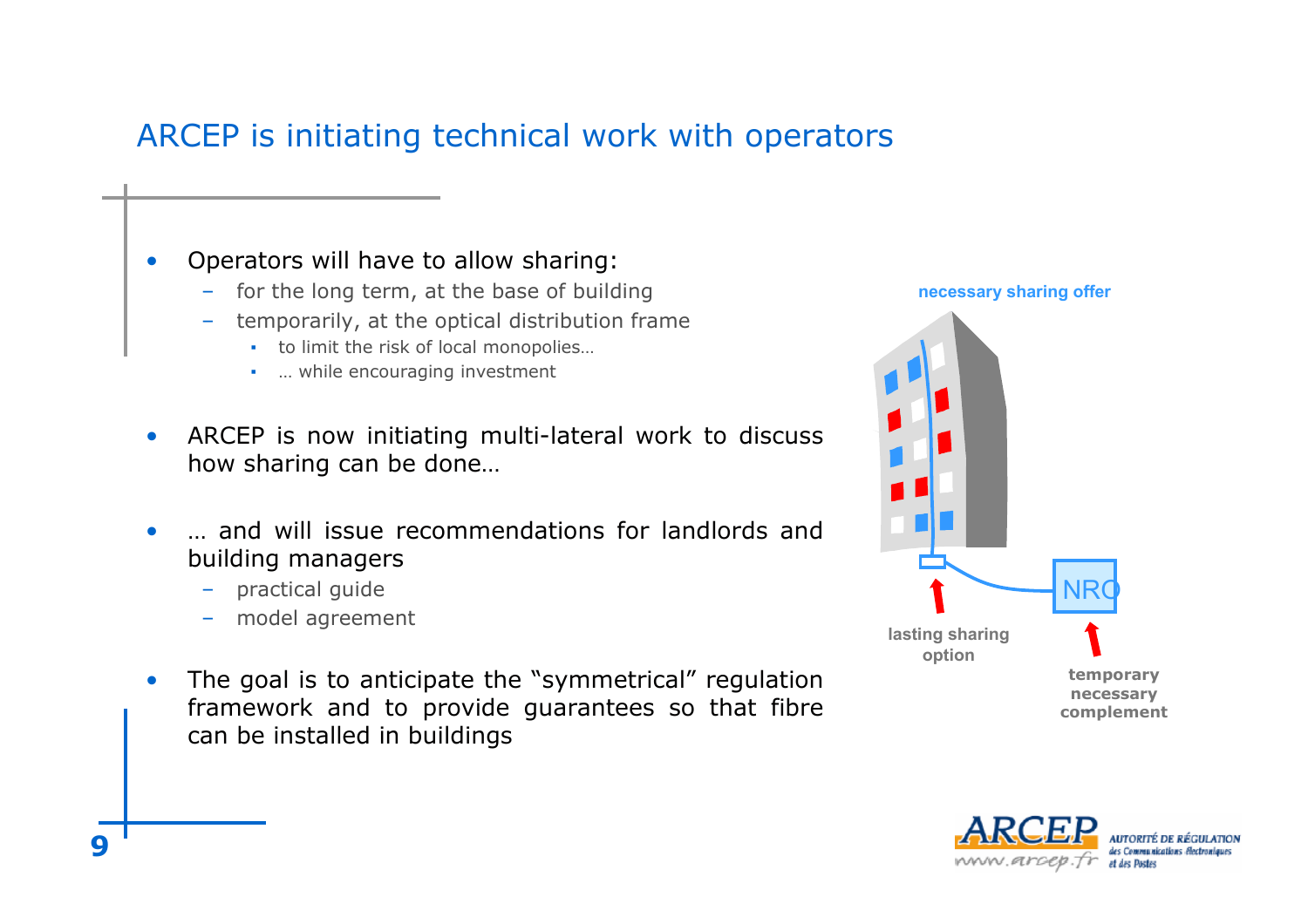Sharing of the last part

Access to civil engineering

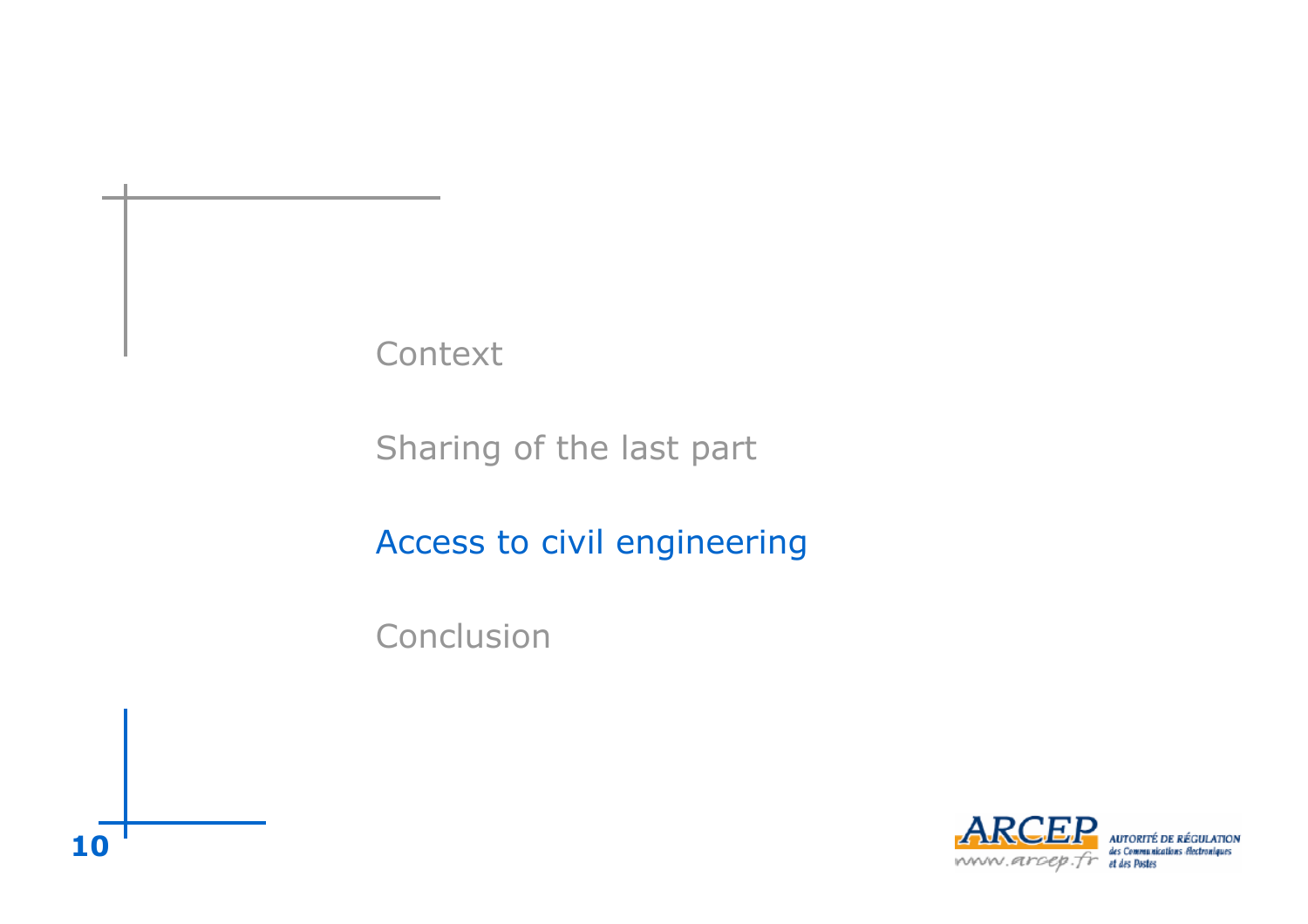## Alternative operators require access to civil engineering

- • For an operator deploying <sup>a</sup> very high bandwidth network, access to existing civil engineering changes the economic equation considerably
- • All operators are not on an equal footing
	- alternative operators can deploy only in limited cases like Paris, where sewers can be visited and pass under every building
	- France Telecom deploys optical fibre in its civil engineering ducts inherited from the former monopoly
	- Numericable is progressively replacing coaxial cable with optical fibre
- •• France Telecom's ducts are an essential infrastructure
- • Access to France Telecom's civil engineering must be guaranteed to allow all operators to invest



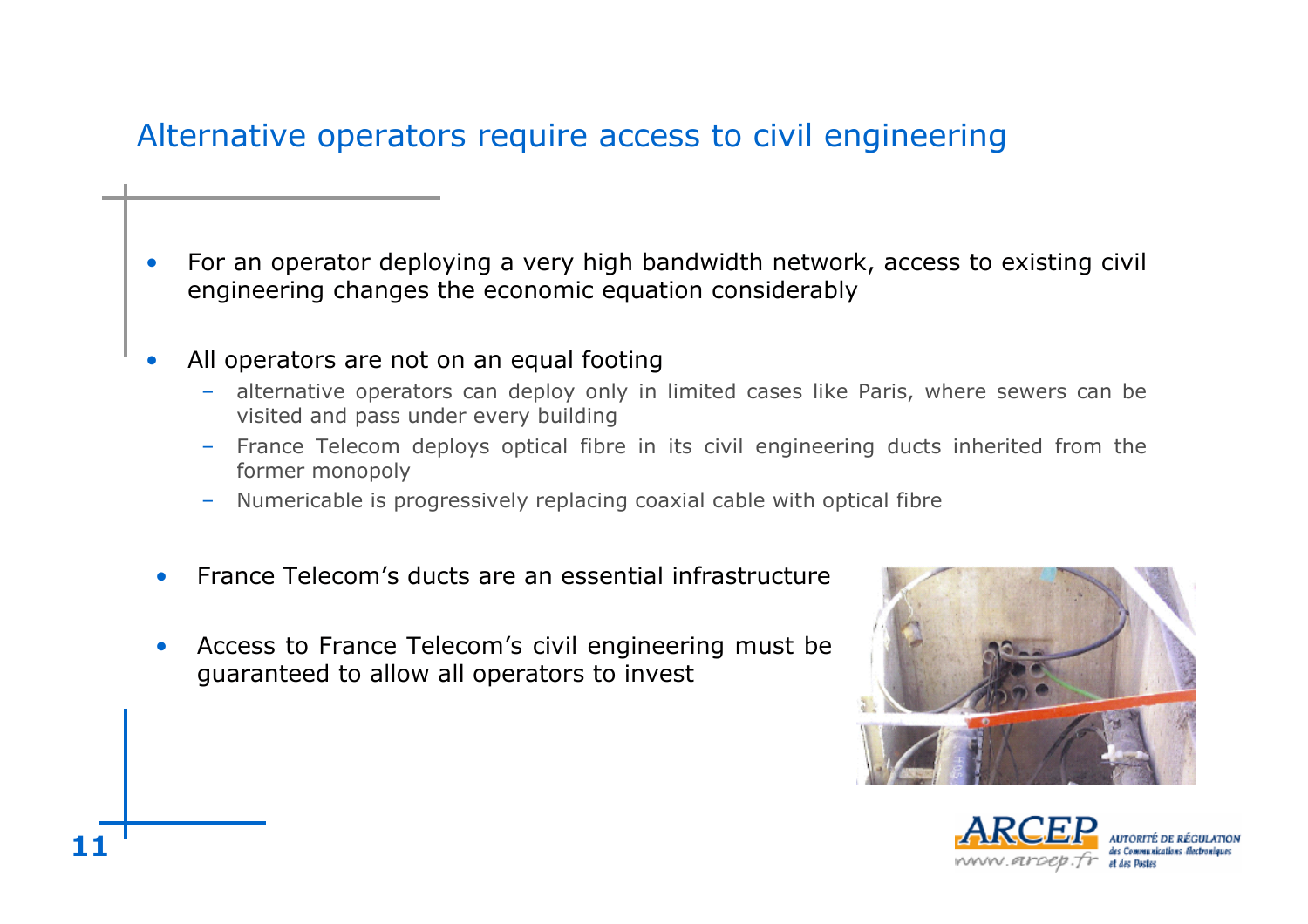### France Telecom's civil engineering has availabilities

- •**• ARCEP has audited France** Telecom's ducts in some ten cities
- •• The audit shows that civil engineering is available …
- •…although availability is heterogeneous…
- •…and will depend on engineering rules, in particular for desaturation



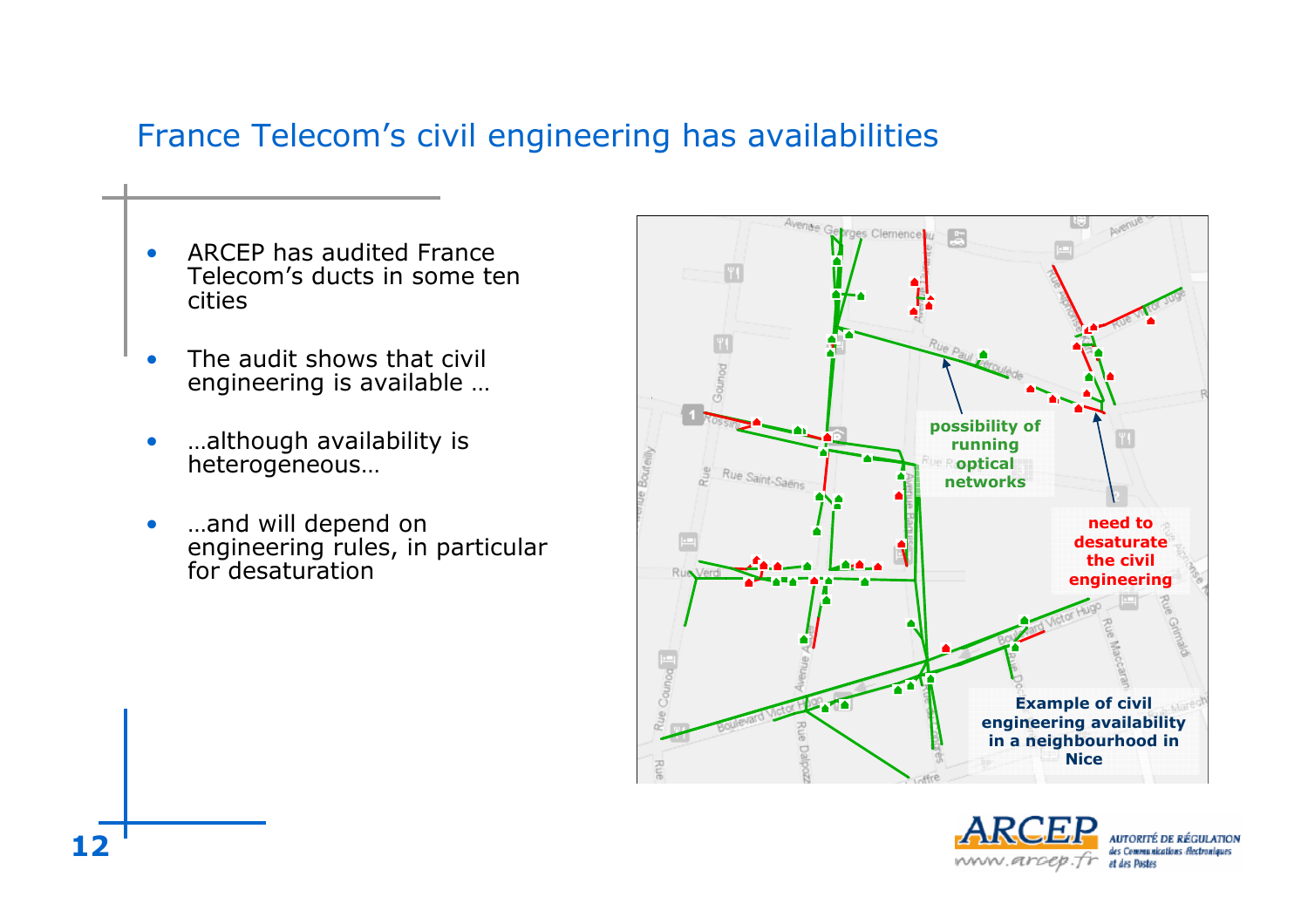## Regulation of France Telecom's ducts has been initiated

- • The regulation framework is that of the market analysis
	- to guarantee access to the essential infrastructure: France Telecom's civil engineering
	- the new Commission recommendation includes ducts regulation
- •• France Telecom has announced that it will publish a duct offer...
	- by the end of the year
	- the offer's principles are encouraging
- •…although experience shows that operational aspects are crucial for <sup>a</sup> wholesale offer to work on the ground…
	- multi-lateral work begun in October is progressing well
	- experiments are about to begin
- $\bullet$ …and time will be needed to move from <sup>a</sup> "paper" offer to an actual one
- • ARCEP will be vigilant to ensure that all operators have access quickly to civil engineering under equivalent conditions

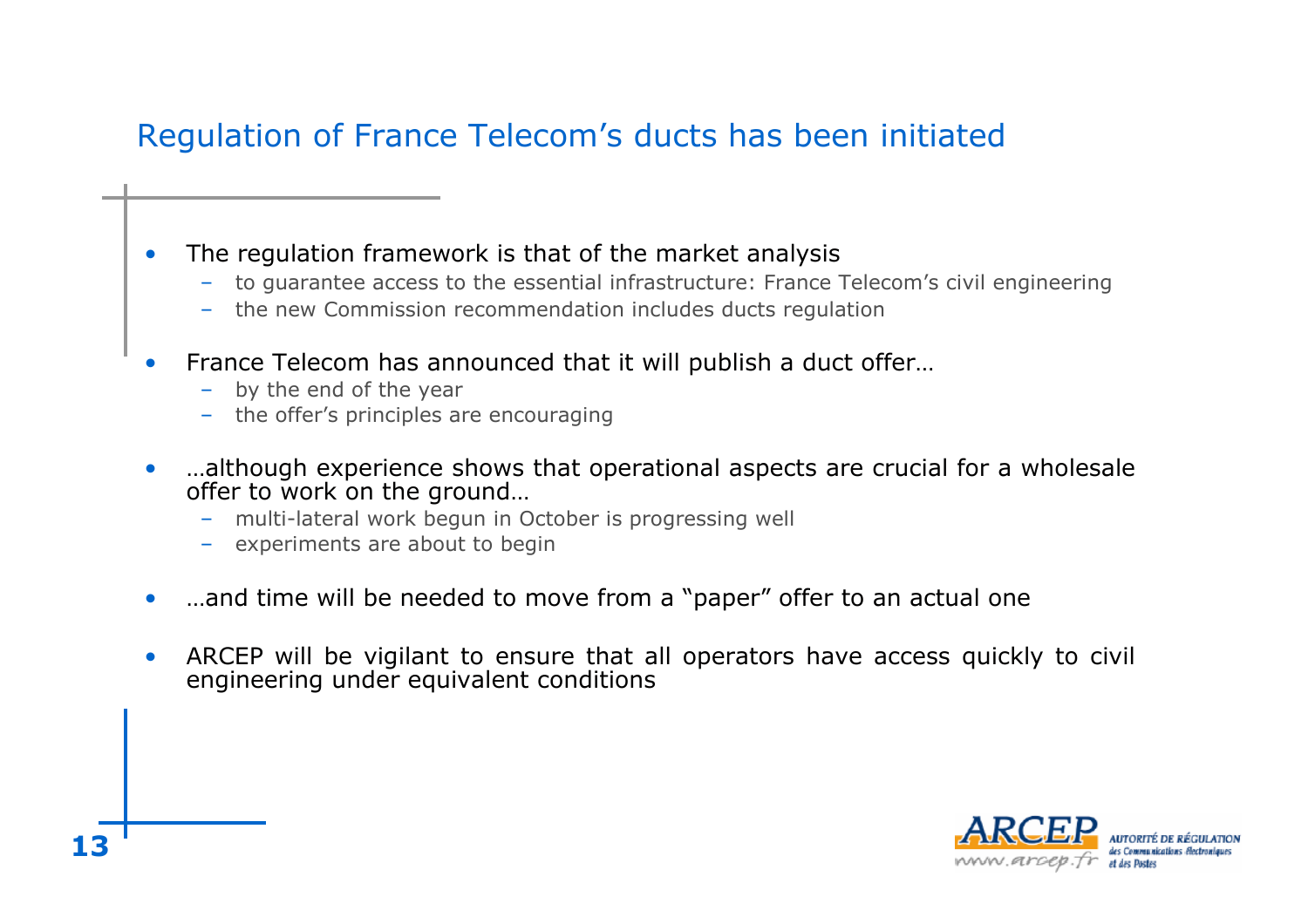Sharing of the last part

Access to civil engineering

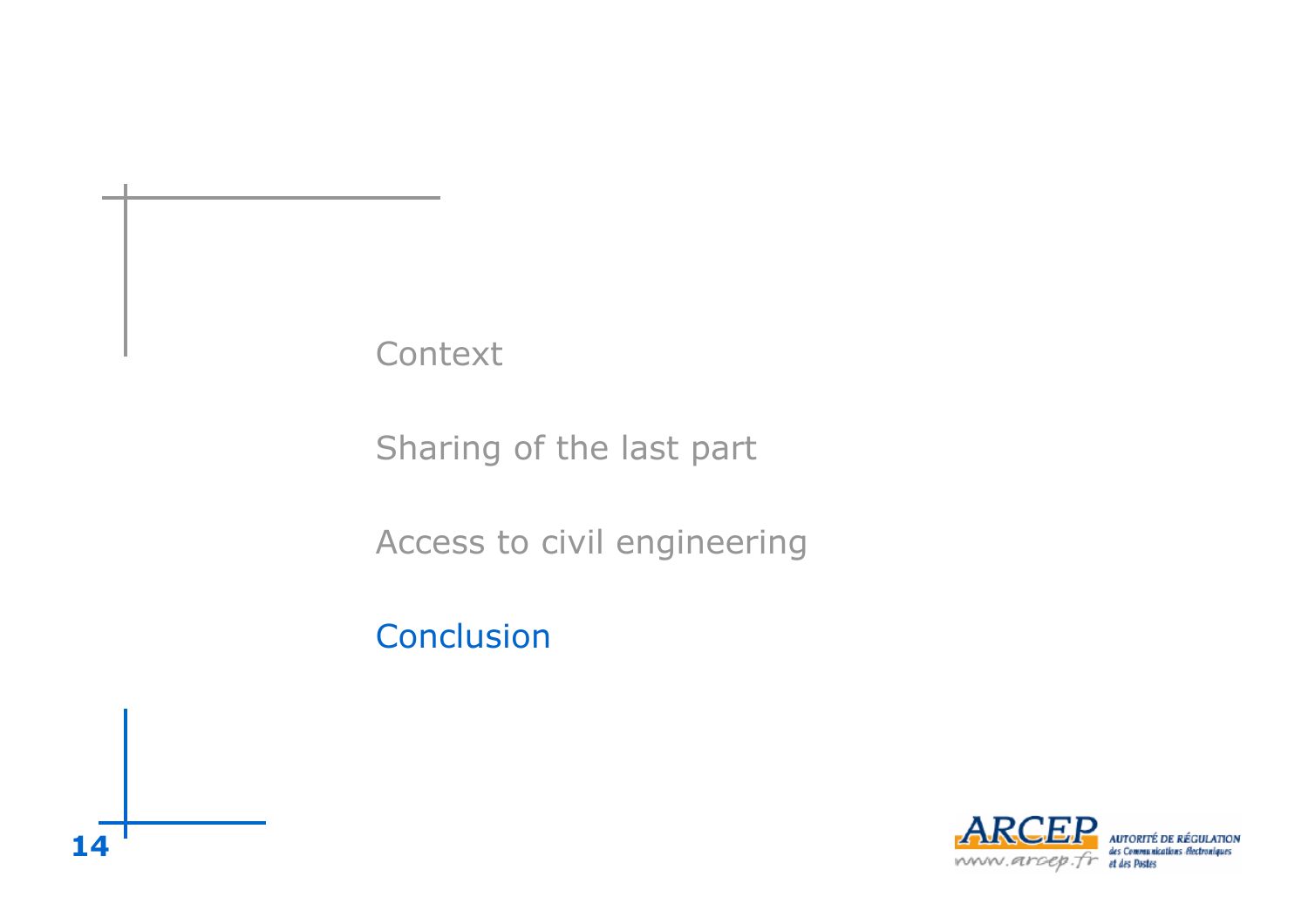#### The measure includes two tools, which can be adapted to market developments

- •• Two tools are needed
	- – regulation of the ducts inherited from the former public monopoly, which concerns France Telecom ("asymmetrical" regulation)
	- sharing of the last part of the fibre networks, which concerns all operators ("symmetrical" regulation)
- • A good balance needs to be found between encouraging investment and preventing the creation of local monopolies
	- the initial situation is different with respect to the regulation of broadband because France Telecom's dominant position is on the civil engineering and not on the local fibre loop
	- there is very little feedback from Europe, given France's head start in deploying fibre to the home
- • ARCEP will evaluate this measure in one year
	- France Telecom's wholesale civil engineering offer
	- the implementation of sharing
	- –based on operator deployments on the horizontal and vertical parts

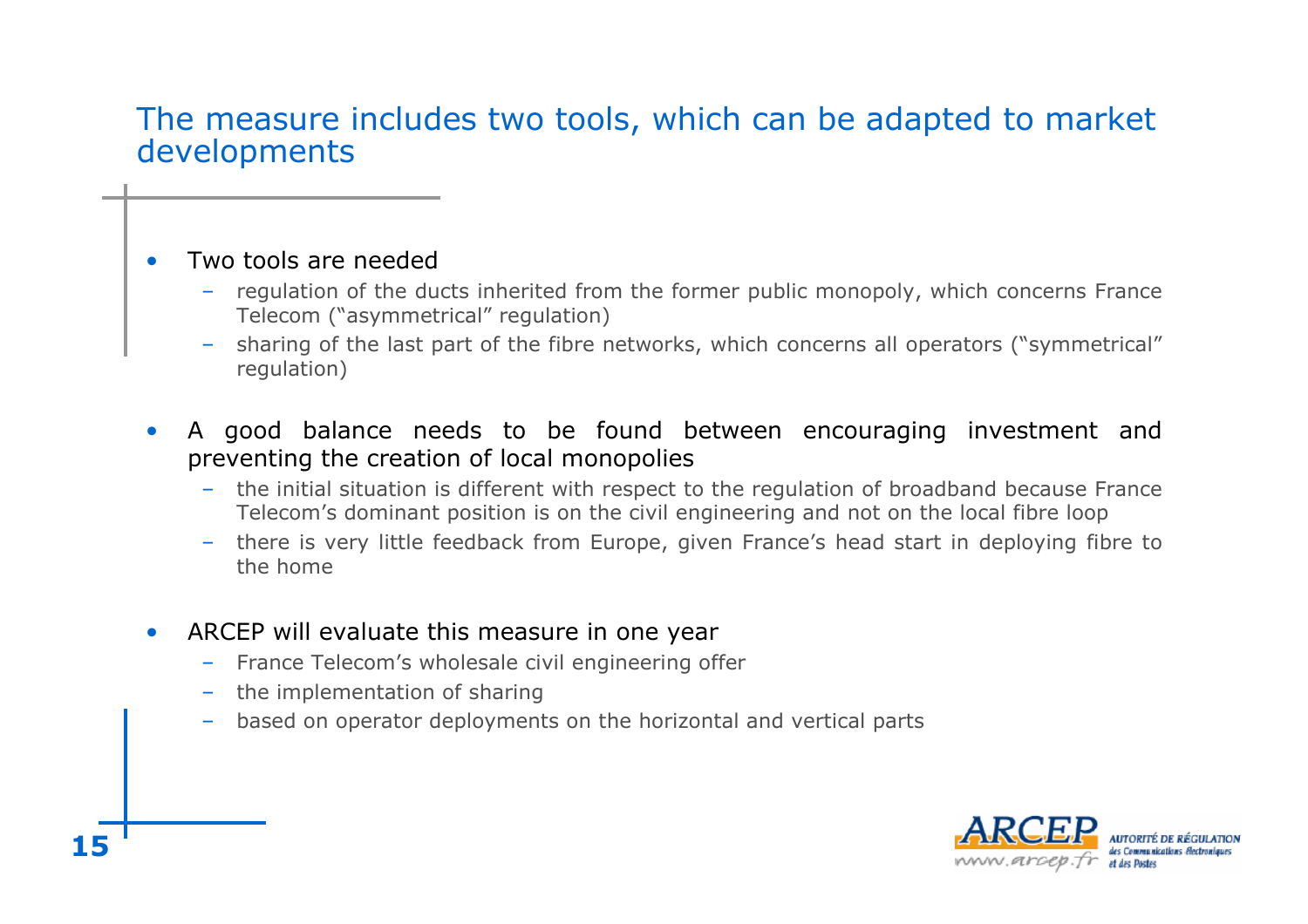#### Work will take shape in 2008

- • Legislative measures are needed for access to buildings and the obligation to share the last part
- • ARCEP is launching technical work to implement sharing and will issue recommendations for landlords and building managers
- • Access to France Telecom's civil engineering has now entered the operational stage
- •• The measure will be evaluated in one year



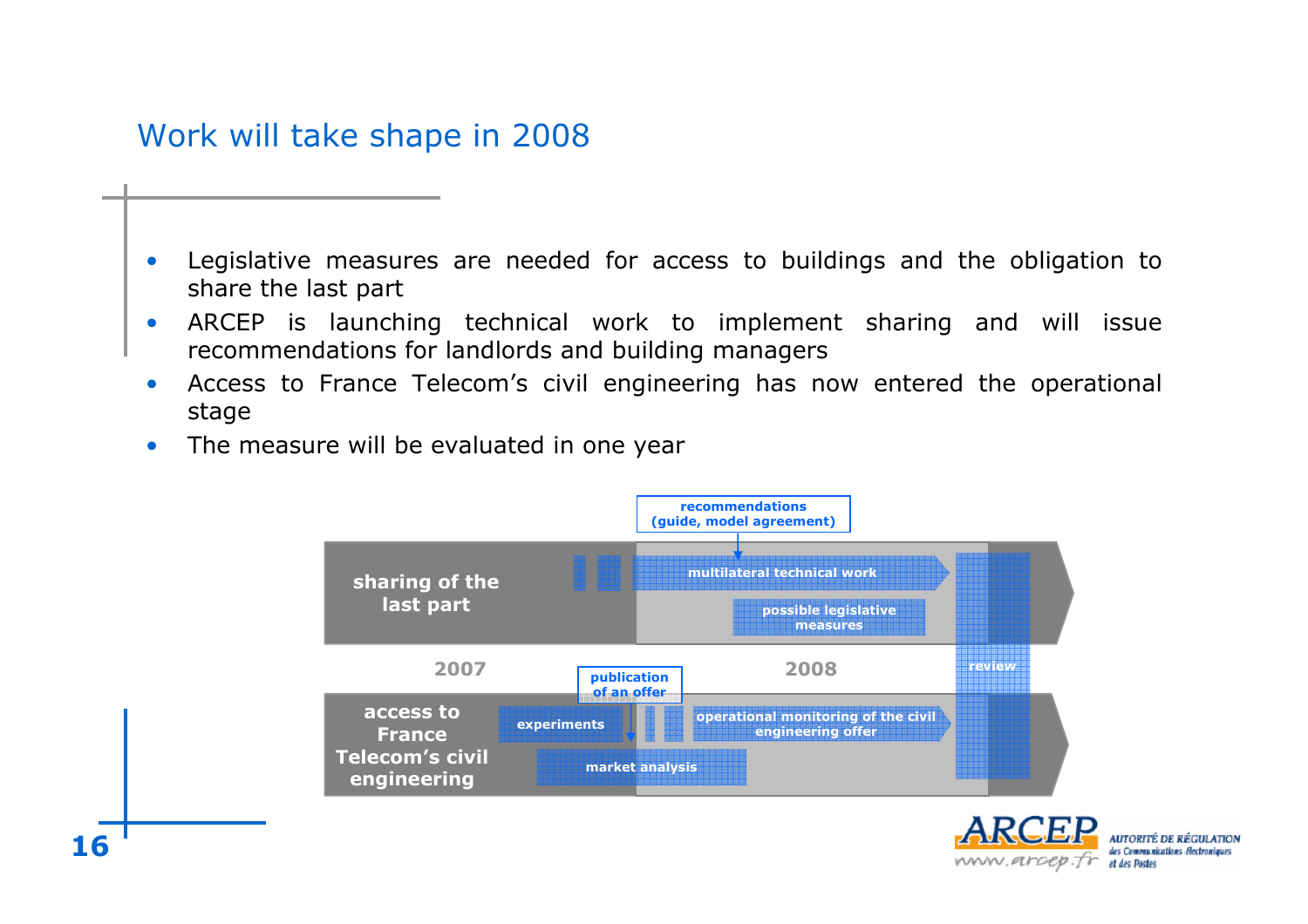### Municipalities can play <sup>a</sup> key role

- •• In recent years, municipalities have played a key role in the digital development of their regions
- • Their intervention can be just as essential on very high bandwidth
	- by providing local information: site surveys and geographic information systems for public land
	- – on civil engineering: by coordinating work, laying remaining ducts and authorising lightweight civil engineering
	- on the last part: with social landlords, by authorising wiring on facades and encouraging pre-fibring in new buildings and major renovations
	- cities wired under public service delegations have an essential asset for very high bandwidth

#### **20,9 millions homes (64% of population) covered by LLU in June 2007**